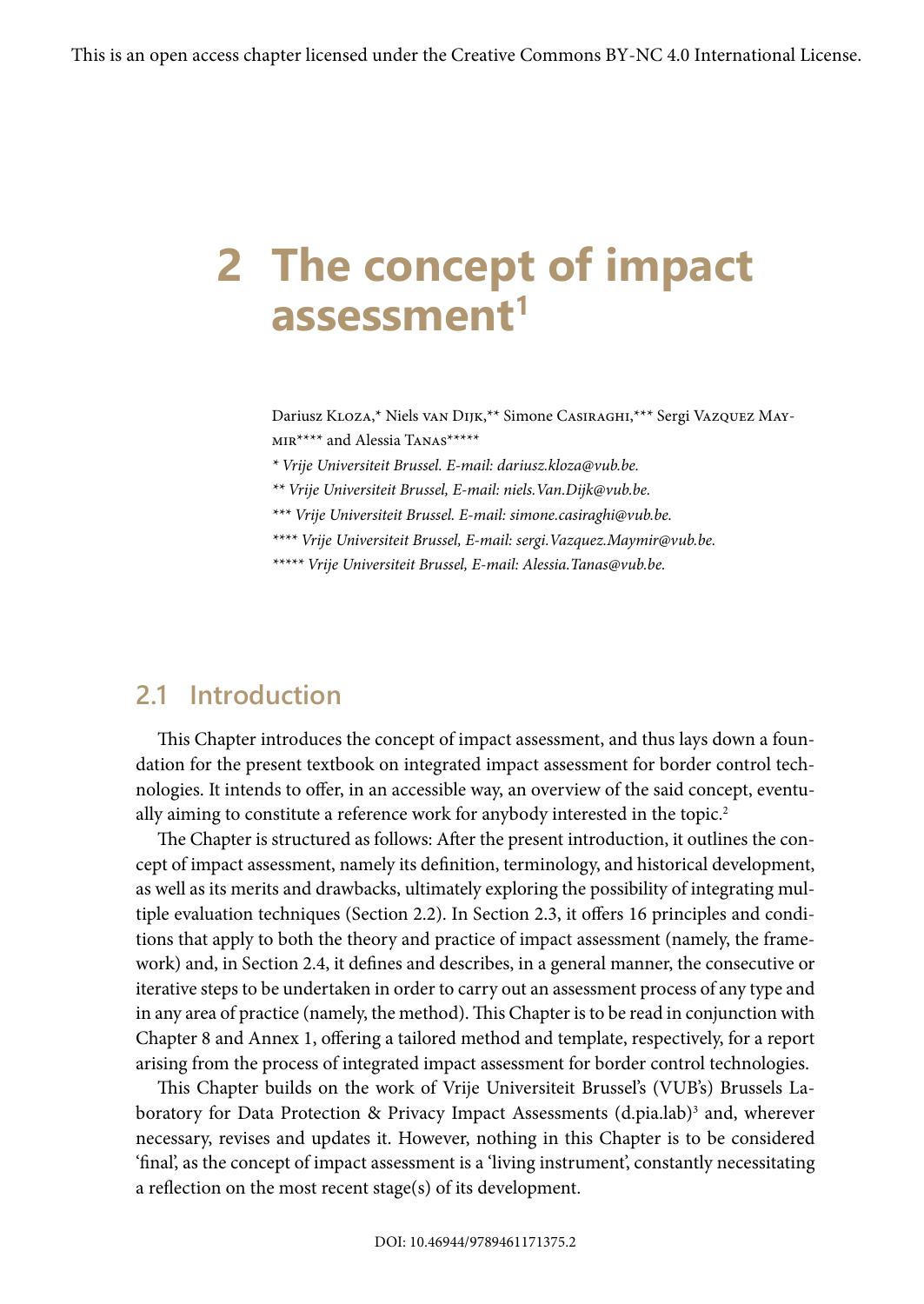## **2.2 Impact assessment**

## 2.2.1 Overview

Generally speaking, impact assessment is an evaluation technique used to analyse the possible consequences of an initiative for a relevant societal concern or concerns (that is, a matter, or matters, of interest or importance), to determine whether this initiative could present danger to these societal concerns, with a view to supporting an informed decision on whether to deploy the initiative and under what conditions, and constitutes – in the first place – a means by which to protect those societal concerns.4

Analogous to the structure of risk management, $5$  the architecture of impact assessment typically consists of three main elements: framework, method and template. A *framework* constitutes an 'essential supporting structure'6 or organisational arrangement for something, which, in this context, defines and describes the conditions and principles of impact assessment. A *method* is a 'particular procedure for accomplishing or approaching something'.7 It organises the practice of impact assessment and defines the consecutive or iterative steps to be undertaken in order to carry out the assessment process. A method corresponds to a framework and can be seen as a practical reflection of it. Finally, a *template* is a practical aid for the assessor. It takes the form of a schema to be completed following the given method. It structures the assessment process, guides the assessor through the process and, upon completion, serves as a final *report* from the process. It documents all the activities undertaken within a given assessment process, clarifies the extent of compliance with the law, and provides evidence as to the quality of the assessment process.<sup>8</sup>

This architecture is often supplemented by aids such as *guidelines* (handbooks, manuals), *knowledge bases* (for example, inventories of possible risks and corresponding countermeasures), and *software* to aid assessors in the assessment process by automating parts thereof;9 all such aids vary significantly in their quality and applicability.

The *assessor* is the actor who performs an assessment process, be it in-house (internal) or outsourced (external). The assessment process frequently necessitates expertise from more than a single domain, and hence is to be considered a collaborative activity. The team of assessors remains professionally independent from the leadership of a sponsoring organisation throughout the assessment process.

Finally, a *benchmark* is a societal concern or concerns that is/are in a need of governance and management, including protection and promotion, for example privacy and personal data protection.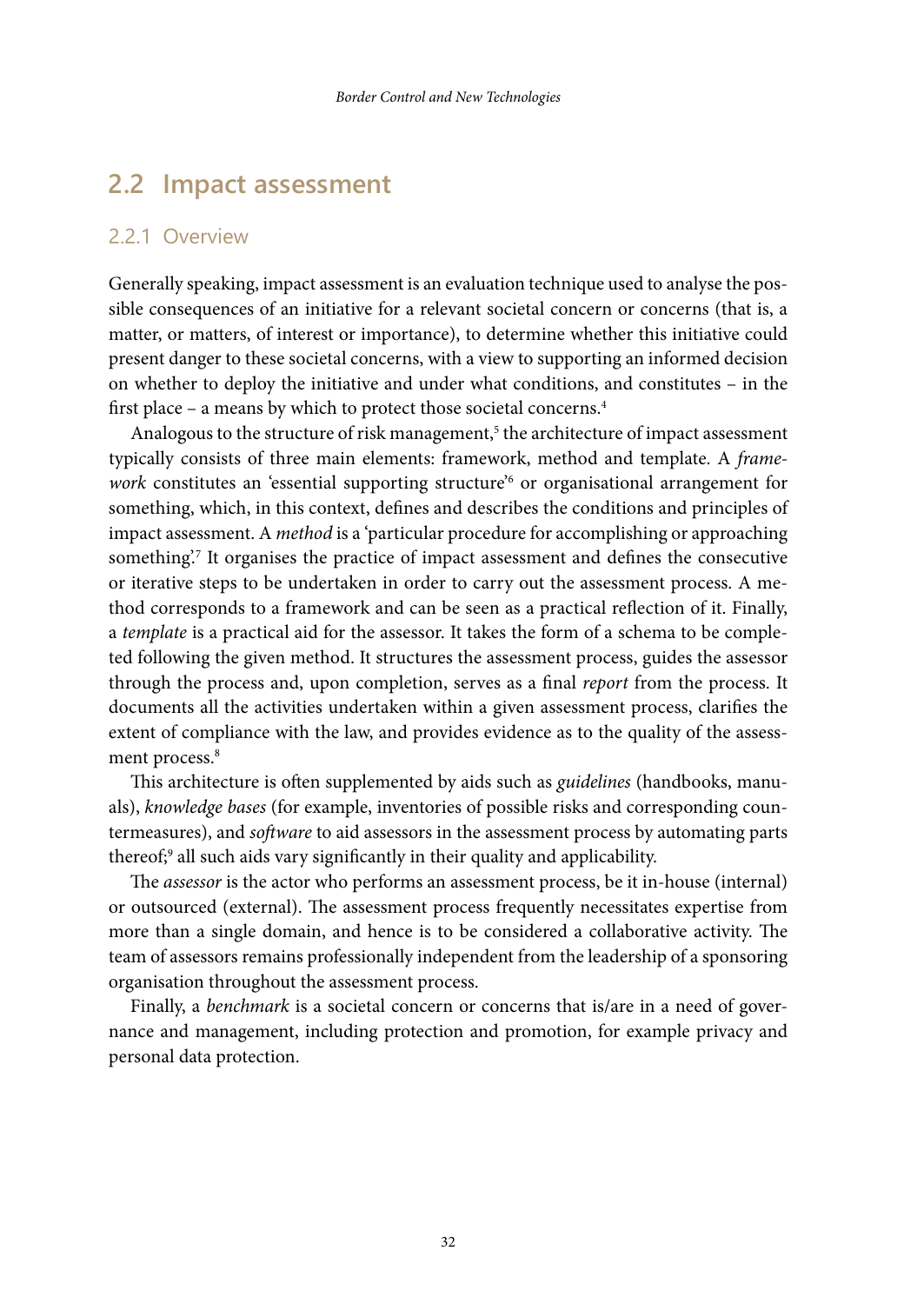#### 2.2.2 History

While some rudimentary anticipation of consequences has perhaps always been present in any form of decision-making, impact assessment and similar evaluation techniques formalised such anticipation of consequences as they grew out of the emergence of new and – at the time – poorly understood dangers to individual and collective societal concerns. These dangers were typically framed as uncertainty and risk, $10$  and it was understood to be in the interest of society to reduce them. For example, technology assessment (TA) emerged in 1960s in the United States, initially as a tool used by scientific committees to respond – largely, by advising policy makers on policy alternatives – to increasing public concerns relating to the negative social consequences of discoveries and inventions. TA was subsequently institutionalised as a means to ensure product safety, and gradually came to encompass a broader spectrum of issues relating to society and technology.<sup>11</sup> In parallel, environmental impact assessment (EIA) surfaced as a response to the gradual degradation of the natural environment.12 These developments have aided the spread of evaluation techniques as a practice worldwide, and have resulted in the proliferation, and sometimes institutionalisation, of impact assessment in areas of practice ranging from healthcare,<sup>13</sup> regulation (governance),<sup>14</sup> ethics<sup>15</sup> and surveillance practices<sup>16</sup> to privacy<sup>17</sup> and personal data protection. New types and areas of practice of impact assessment may well also emerge in the future.

Nevertheless, some 50 years after the emergence of the first types of impact assessment, this evaluation technique still failed to stand out as a clear-cut practice. Only in certain areas had it taken hold, such as TA, EIA or regulatory impact assessment (RIA), while in other areas it remains under development, for example in the areas of 'social' impact assessment<sup>18</sup> or human rights impact assessment.<sup>19</sup>

The emergence and proliferation of privacy impact assessment (PIA) and – subsequently – data protection impact assessment (DPIA) is frequently attributed to four main factors, namely: (1) the development of science and technology, and their growing intrusiveness into individual lives and social fabric,<sup>20</sup> (2) the increasing importance of the processing of personal data for contemporary economies, national security, scientific research, technological development and inter-personal relationships, among others, $21$  (3) the process of globalisation and (4) the negative experiences stemming from the use and misuse of personal data in the past, in both public and private sectors, and the growing awareness of all of these.22

Based on the experience of evaluation techniques in other areas of practice, it was expected that PIA and DPIA would become powerful vehicles for compliance with, and enforcement of, privacy and personal data protection law.23 PIA – and later DPIA – emerged in the 1990s and became institutionalised in different forms and at various levels of compulsion, first in common law jurisdictions, such as New Zealand, Australia, Canada and the United States. In Europe, the earliest policy for PIA was developed in the United Kingdom in 2007.<sup>24</sup>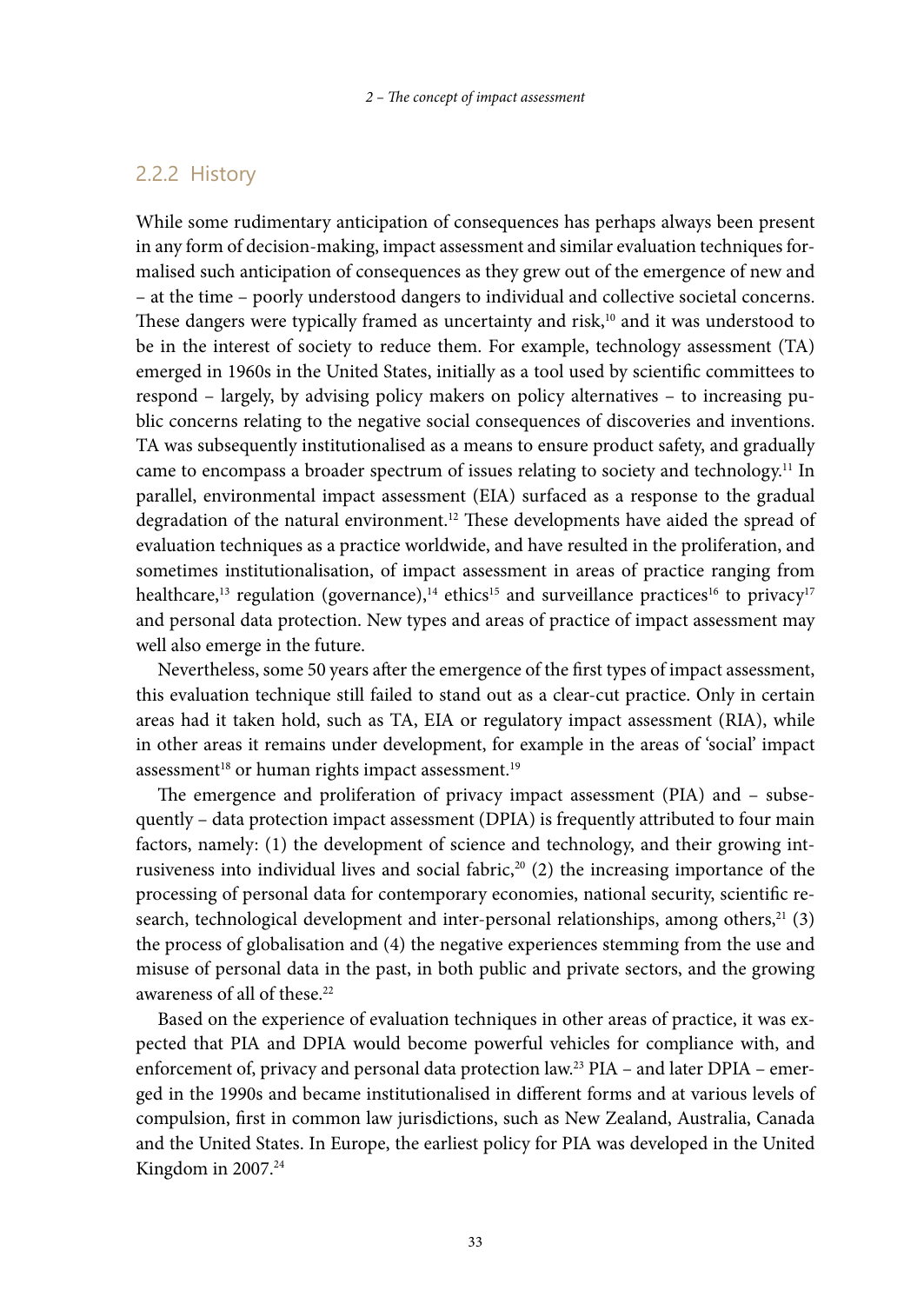The European Union (EU) has thus far put in place two sector-specific voluntary PIA policies: the first for radio-frequency identification (RFID) applications (2009),<sup>25</sup> and the second for intelligent energy networks ('smart grids'; 2012-14).<sup>26</sup> In a parallel development, the most recent 'better regulation' package (2017) advances privacy and personal data protection as just two of the many societal concerns under assessment in the processes of EU law- and policy-making; the other being (all other) fundamental rights, environmental and economic concerns.<sup>27</sup>

After the entry into force of the GDPR (2016),<sup>28</sup> the Police and Criminal Justice Data Protection Directive (2016),<sup>29</sup> and Regulation 2018/1725 on the protection of personal data processed by EU institutions, bodies, offices and agencies  $(2018)^{30}$  a mandatory policy for impact assessment was progressively introduced across the EU in the area of personal data protection. (By virtue of the European Economic Area (EEA) Agreement, the GDPR is likewise applicable in Norway, Iceland and Liechtenstein.) $31$  In addition, the ePrivacy Regulation, proposed in 2017 and expected to be passed into law in 2021, if adopted in its current wording, would also require a process of DPIA to be conducted in specific situations.32

This proliferation of mandatory policies for impact assessment in the areas of privacy and personal data protection is also observed beyond the EU. The Council of Europe's recently finalised modernisation of 'Convention 108' (2018)<sup>33</sup> introduced a similar requirement; the importance of the said Convention lies in the fact that it is open for signature *also* by non-Member States of the Council of Europe, hence influencing global standard setting.<sup>34</sup> At the same time, various policies for PIA and DPIA, or – simply – for risk appraisal in the areas of privacy and personal data protection, have been introduced recently in Serbia (2018)<sup>35</sup> and Switzerland (2020),<sup>36</sup> and – beyond Europe – in Israel, Japan, South Africa and South Korea, among other states. In addition, a number of international organisations, such as the International Committee of the Red Cross, $37$  have introduced a requirement for such an assessment process into their by-laws.

#### 2.2.3 The benefits of impact assessment

The benefit of impact assessment lies predominantly in its parallel contribution to informed decision-making and to the protection and promotion of societal concerns.

The former category, namely informed decision-making, usually attracts sponsoring organisations, as it brings with it benefits associated with a switch to anticipatory thinking. This permits those organisations to reflect on the consequences of their envisaged initiatives as well as on the means to – at least – minimise, or sometimes even avoid, negative and unintended consequences before they occur ('early warning'), leading to gains both in terms of resources and public trust.

Impact assessment can also ease compliance with legal and otherwise regulatory requirements (such as technical standards); for example, PIA 'can be an excellent entry point for applying the principles of Privacy by Design'.38 Being a 'best-efforts obligation', impact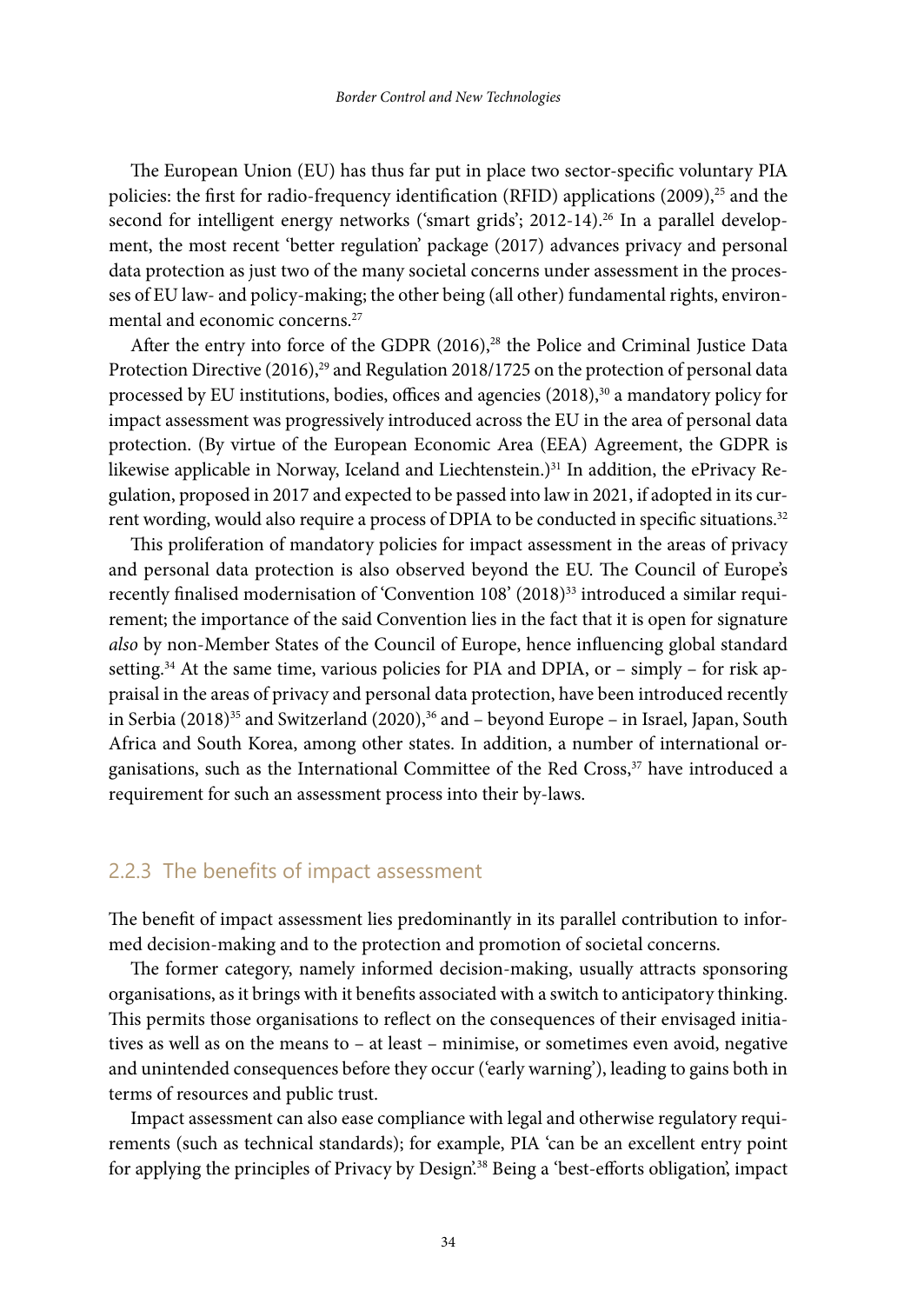assessment constitutes evidence of due diligence, which can potentially limit or even exclude legal liability.39 In parallel, impact assessment allows sponsoring organisations to explain themselves to regulatory authorities (that is, to give account of) as to how they have acquitted themselves of certain responsibilities (that is, accountability) often facilitating part(s) of the work of such authorities. Eventually, impact assessment, if conducted in a transparent manner, may increase public confidence by showing that a sponsoring organisation takes societal concerns seriously. In addition, the private sector might be particularly interested in using impact assessment to demonstrate corporate social responsibility.

The latter category, namely protection and promotion of societal concerns, is usually attractive for public authorities because a requirement to conduct the assessment process helps them in fulfilling their mission to offer practical and efficient protection of relevant societal concerns (for example, certain human rights, such as privacy or personal data protection) for the benefit of the individual and society at large. For individuals and social groups, impact assessment is a means to voice their concerns (primarily through stakeholder involvement), which contributes to procedural justice.<sup>40</sup> Impact assessment seeks to accommodate diverse interests and consequently contributes to the drawing of a 'thin red line' between legitimate yet seemingly competing interests, for example national security and the protection of personal data (for instance, in DPIA), or the competitiveness of national economy and environmental protection (for instance, in EIA). In comparison with other protection tools, impact assessment may provide a wider scope in this regard than, for example, compliance checks, which can often be reduced to mere 'tick-box' exercises.

## 2.2.4 The drawbacks of impact assessment

Critics of impact assessment have argued that it unnecessarily burdens sponsoring organisations, adding to an already-overgrown bureaucracy, causing unnecessary expenditure and delays in decision-making, or even slowing the deployment of an initiative in question. It is thus no surprise that there is a recurrent wish for the process of impact assessment to be quick, simple and cheap.<sup>41</sup> Opponents underline the complexity of the assessment process in practice, the difficulties it brings, the lack of practical experience, and minimal or non-existent guidance and oversight. They further question its added value over other evaluation techniques, for example, compliance checks, as well as its efficacy, pointing out the broad discretion often afforded as to whether and how an assessment process should be conducted.

Impact assessment is often criticised for contributing to achieving only the minimum necessary compliance with regulatory requirements, with the least amount of effort, or instrumentally, in order to legitimise intrusive initiatives. Some sponsoring organisations are criticised for focusing on assessment processes in an abstract fashion, instead of using them as a means to address the consequences of a given envisaged initiative. Such organisations often confuse impact assessment with auditing. They incorrectly consider the consequences as being applicable only to themselves (for example, reputational or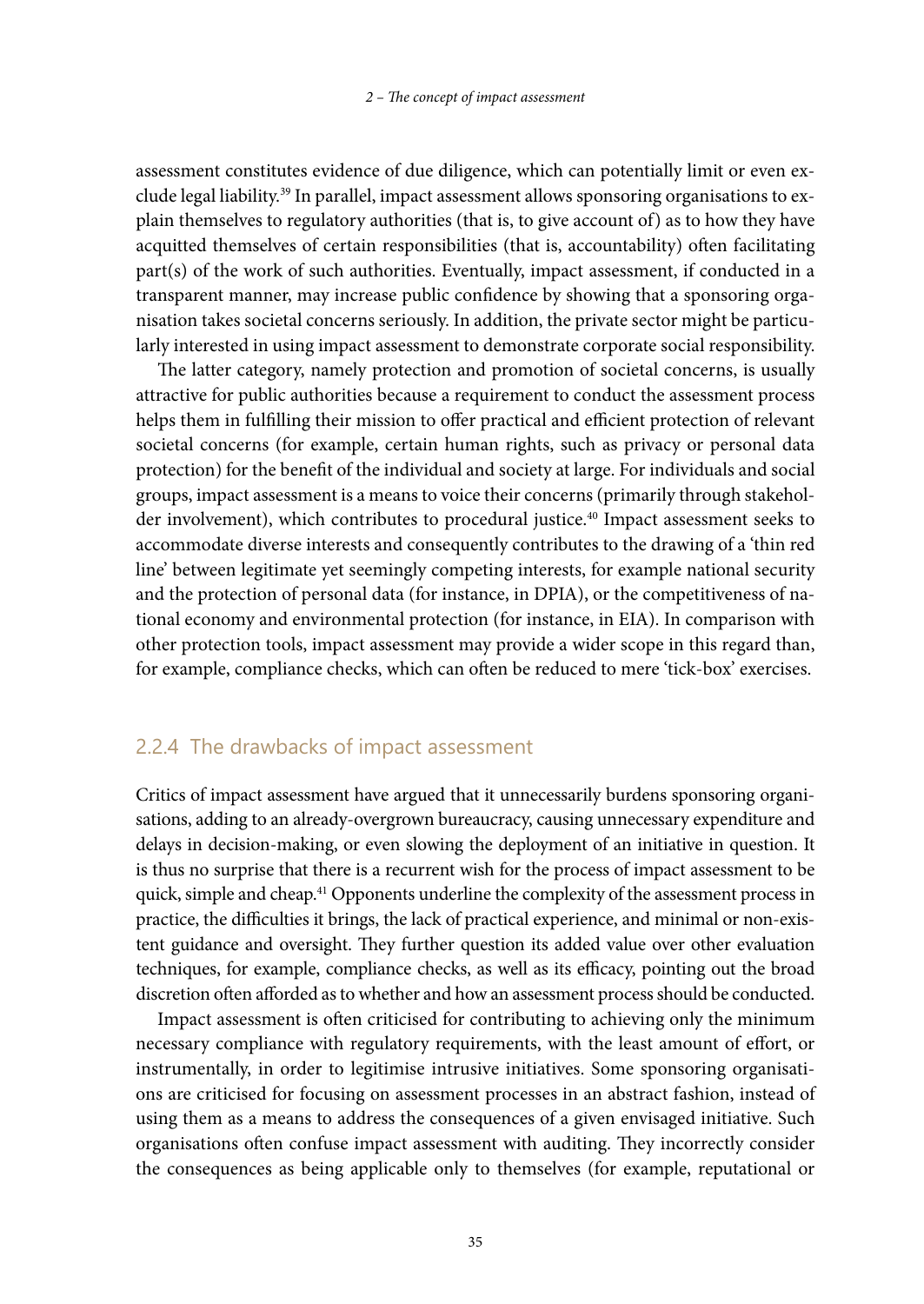financial risks), rather than assessing the consequences for individuals and the public at large. Ultimately, impact assessment is often performed too late, that is, when the design of an initiative can no longer be meaningfully influenced. Critics further suggest that when impact assessment is compulsory, it represents a regulatory requirement too narrow in scope, allowing significantly dangerous initiatives to escape scrutiny. When an assessment process has been performed, it usually lacks transparency, that is, the process as a whole is opaque, hard for the layperson to understand (for example, due to a high level of technical complexity) and final results (in particular, the report including recommendations) are difficult, if not impossible, to find. It is often also criticised for failing to involve stakeholders, or giving them limited scope, therefore making their participation meaningless.

All in all, impact assessment is first and foremost an aid for decision-making. It is no 'silver bullet' solution: the quality of advice, and hence protection and promotion it can offer, depends on the way it is used, on the support it receives from public authorities, and, in the long run, on the oversight exercised by regulatory authorities and courts of law alike. Impact assessment does not come without difficulties, yet with straightforward application and clear methods, supported by guidance, advice and oversight, impact assessment can ultimately contribute to a more robust protection and promotion of societal concerns.<sup>42</sup>

### 2.2.5 Integration of evaluation techniques

Following the principles of the relevance of the benchmark and its adaptiveness (cf. *infra*), each assessment process is tailored (adapted) to the needs and reality of the initiative under assessment. In this regard, experience has shown that multiple types and areas of impact assessment – and, more broadly, evaluation techniques – can be integrated within a single assessment process. For example, the processes of PIA and DPIA might be combined if an envisaged initiative touches upon both societal concerns of privacy and personal data.

Such integration of evaluation techniques can be beneficial for at least three reasons: (1) since 'everything is inherently interconnected',<sup>43</sup> integration might render a more complete picture for decision-makers, (2) it leads to greater efficiency, i.e. a maximisation of productivity with minimum wasted effort or expense, and (3) it allows for inclusion of aspects not required in legally mandated evaluation techniques.44 Such integration bears fruit on the condition that the integrated method, and in particular its benchmark, is internally coherent and not contradictory. In other words, integration of diverse types and areas of practice of impact assessment leads to an outcome that is greater than the sum of its parts.

However, while integration may contribute to efficiency, it could also lead to the subordination of certain elements of the benchmark, particularly 'those that are supposed to have their status raised in decision making through specific assessment instruments',45 an outcome that is not desired. For example, the process of human rights impact assessment is intended to deal with the entirety of human rights, yet largely at the expense of the attention normally given to each human right were they to be assessed individually.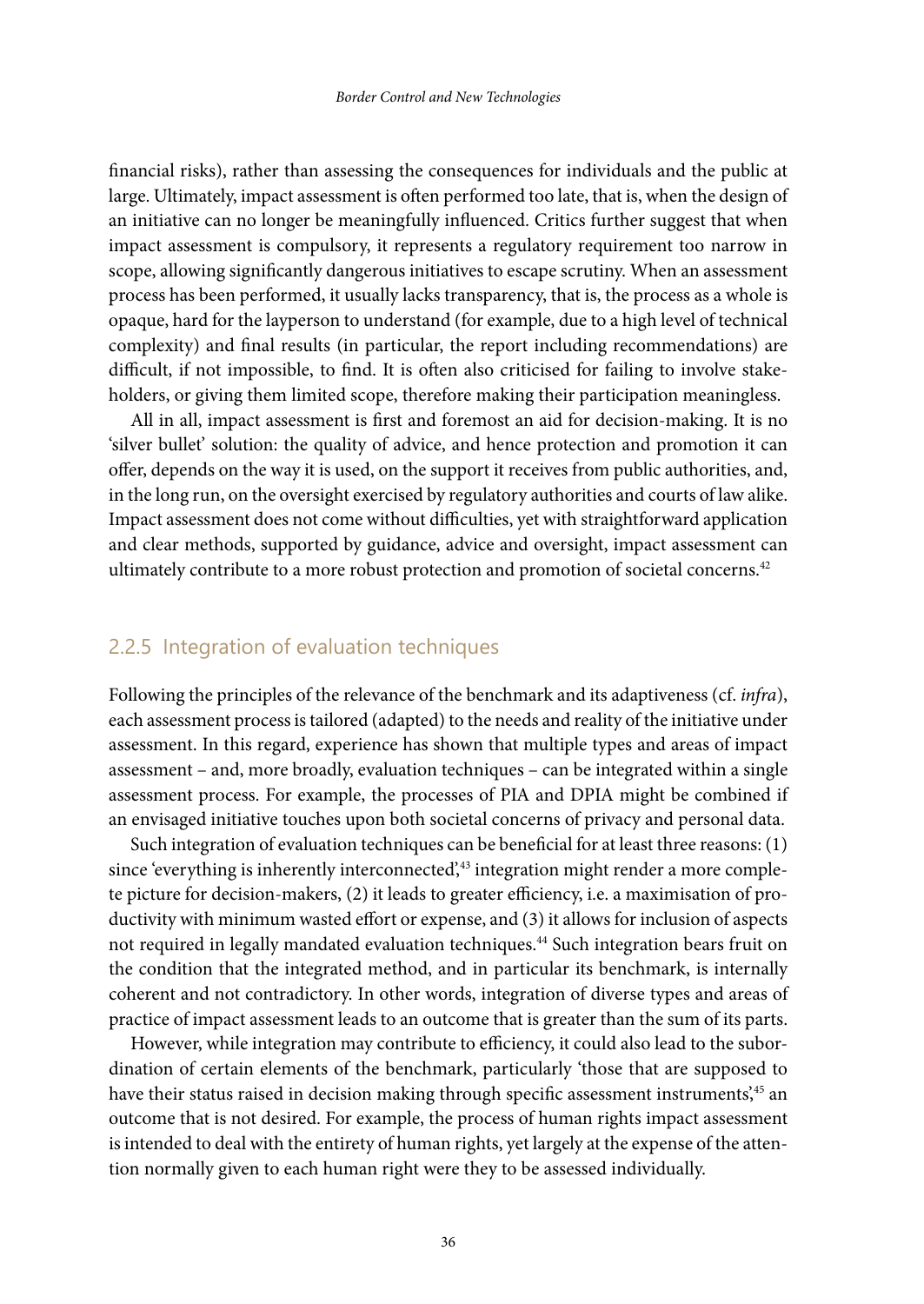## **2.3 The framework for impact assessment**

The framework for impact assessment sets foundations for both the theory and practice of impact assessment. It consists of 16 conditions and principles applicable to any type or area of practice of impact assessment.

Building on a comparative analysis and critical appraisal of multiple frameworks for impact assessment, these conditions and principles are:<sup>46</sup>

- 1. *Systematic process*. Impact assessment is a systematic process undertaken in accordance with an appropriate method and conducted in a timely manner. It starts early in the lifecycle of a single initiative, or a limited number of similar initiatives (for example, a proposed technology or a piece of legislation), prior to deployment. It continues throughout the development life-cycle and beyond as the society changes, dangers evolve and knowledge grows. It is revisited when needed, thus continuously influencing the design of the initiative under assessment.
- 2. *Relevant benchmark*. The assessment process analyses the possible future consequences of deploying a given initiative, or a set of similar initiatives, against the relevant societal concerns, both individual and collective, commensurate with its type (for example, DPIA pertains to the protection of individuals whenever their personal data are being processed and EIA pertains to the natural and human environment). Threshold analysis (scoping, context establishment, etc.) and stakeholder involvement help in determining and maintaining a list of such concerns. Whenever necessary, multiple types of impact assessment are performed for a given initiative, possibly in an integrated manner.
- 3. *Rational requirement*. Not all initiatives require an assessment process. Such a need is therefore determined by factors such as the nature, scope, context and purpose of the initiative under assessment, the number and types of individuals affected, etc. Impact assessment is, however, to be considered compulsory at least for initiatives capable of causing severe negative consequences to relevant societal concerns.
- 4. *Appropriate method*. There is no 'silver bullet' method for performing the assessment process. What matters is the choice of an appropriate assessment method allowing for the most comprehensive understanding of possible future consequences of the envisaged initiative.
- 5. *Recommendations*. The assessment process not only identifies, describes and analyses possible future consequences – positive or negative, intended or unintended – of an initiative under assessment, but also identifies, describes, analyses and prioritises possible solutions (recommendations) to address these consequences.
- 6. *Best efforts endeavour*. Impact assessment constitutes a 'best efforts obligation'. Since it is impossible to reduce negative consequences in absolute terms (as it is to maximise positive ones), sponsoring organisations react to them to the best of their abilities, depending upon the state-of-the-art and, to a reasonable extent, available resources.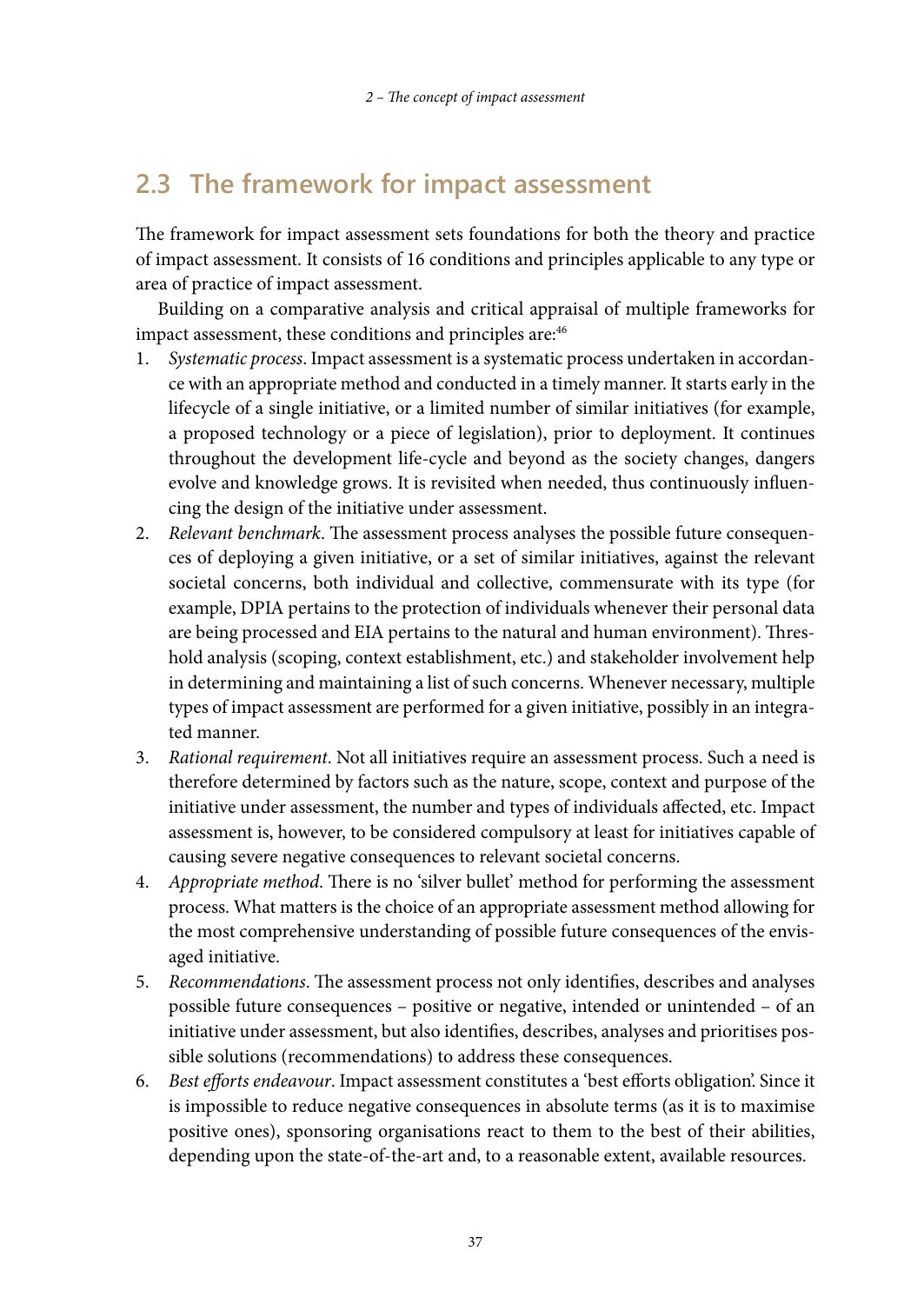- 7. *Assessor's competence*. The assessment process requires the assessor, or team of assessors, to have sufficient knowledge and know-how, corresponding to the type and area of practice of impact assessment at stake, for successful completion of the process.
- 8. *Assessor's professional independence.* The independence of the assessor be they external or in-house – is ensured: they do not seek nor accept any instruction, avoid any conflict of interest, avoid any (personal) bias, and have sufficient resources (namely: time, money, workforce, knowledge and know-how, premises, and infrastructure) at their disposal.
- 9. *Documentation and transparency*. The assessment process is documented in writing or other permanent form, and is made available for unrestricted public access. The public at large is informed about the assessment process, its terms of reference, in particular the method, and its progress. Both draft and final assessment reports are easily accessible. Such access is granted without prejudice to state secrets, trade secrets, personal data or otherwise privileged information.
- 10. *Deliberativeness*. The assessment process is deliberative in the sense that it involves the participation of stakeholders. External stakeholders, be they individuals or civil society organisations affecting, affected, concerned by or merely interested in the initiative under assessment, or the public at large, are identified and meaningfully informed about it, their voices are actively sought and duly taken into consideration (namely through a process of consultation and – possibly – co-decision). Information given and sought is robust, accurate and inclusive. Individuals and/or their representatives have effective means of challenge, for example, in a court of law or similar tribunal, should they be denied involvement or should their views be ignored. In parallel, anyone within the sponsoring organisation (that is, internal stakeholders) is to participate in the assessment process under the same conditions. Exceptions to stakeholder involvement, if justified, are interpreted narrowly.
- 11. *Accountability*. The sponsoring organisation is accountable for the assessment process. Decision-makers within such an organisation choose, among other things, the method of assessment and assessors that will conduct it. They eventually approve the final assessment report and, in a subsequent process, may monitor the implementation of proposed solutions (recommendations). An external entity (for example, a regulatory authority or an auditing body) scrutinises the quality of the assessment process; the selection criteria are transparent. Therefore, a sponsoring organisation is able to demonstrate the satisfactoriness of the undertaken assessment process. However, in situations where an assessment process is made compulsory by law (for example, in DPIA in the EU, when there is a likelihood of a high risk to the rights and freedoms of data subjects), non-compliance and malpractice are proportionately sanctioned.
- 12. *Simplicity*. The assessment process is simple, that is, not unduly burdensome. The method serves those who use it, and is therefore structured, coherent, easily understan-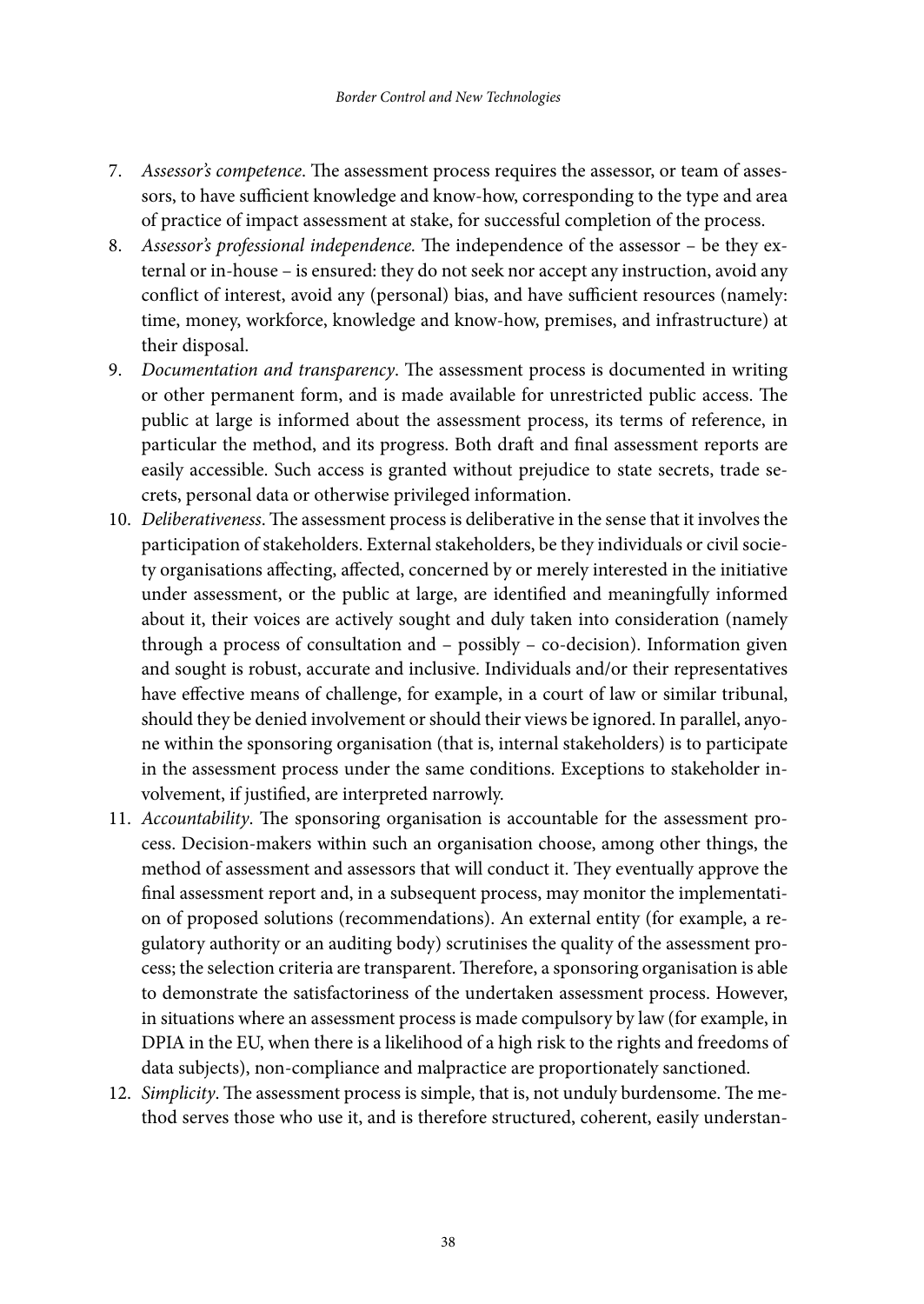dable, and avoids prescriptiveness, over-complication and abuse of resources. There is however an inherent trade-off between the simplicity of use and the technical sophistication and accuracy of the assessment.

- 13. *Adaptiveness*. Impact assessment is adaptive to the characteristics of an initiative under assessment and its sponsoring organisation ('one size does not fit all') in terms of, for example, type and complexity thereof (e.g. technology development, scientific research or legislative proposals) or the type and number of individuals concerned (affected) (e.g. nuclear safety is not to be considered in the same manner as personal data protection). The method and the template for impact assessment might be modular, or 'consisting of separate parts that, when combined, form a complete whole', $47$  allowing the addition and/or swapping of one module for another, as impact assessment is responsive to geographical and cultural differences, as well as to variations between legal systems (jurisdictional differences). In addition, as impacts can be appraised in many ways, assessors might resort to other evaluation techniques deemed more appropriate, entirely or in part, possibly in an integrated manner.
- 14. *Inclusiveness*. Impact assessment is inclusive. This ensures as many stakeholders (including experts and laypersons), relevant societal concerns and relevant development phases as possible, commensurate with the societal concerns at stake, and the type and area of practice of impact assessment, are included in the assessment process.
- 15. *Receptiveness*. Impact assessment is receptive. The framework, method, template and process evolve as a result of learning from previous experience in parallel evaluation techniques (for example, TA, EIA, risk management, etc.), knowledge from related disciplines (for example, law), and changes within society.
- 16. *Supportive environment*. Impact assessment requires a supportive environment in order to bear fruit. It needs, *inter alia*, continuous high-level support from policy-makers, and a spirit of cooperation among external and internal stakeholders. Regulators offer guidance and practical assistance in the assessment process, in the form of adequate training, guidelines, explanations and advice, among other things.

## **2.4 A generic method for impact assessment**

The generic method lays the foundations for specific methods for impact assessment of multiple types and in multiple areas of practice. The generic method consists of ten steps (six consecutive steps, three steps executed throughout the entire process, and one step conducted afterwards), grouped into four phases. Some of these steps follow a logical sequence, namely the outcome of one step informs a subsequent one, while others are a function of the principles and conditions embodied in the framework.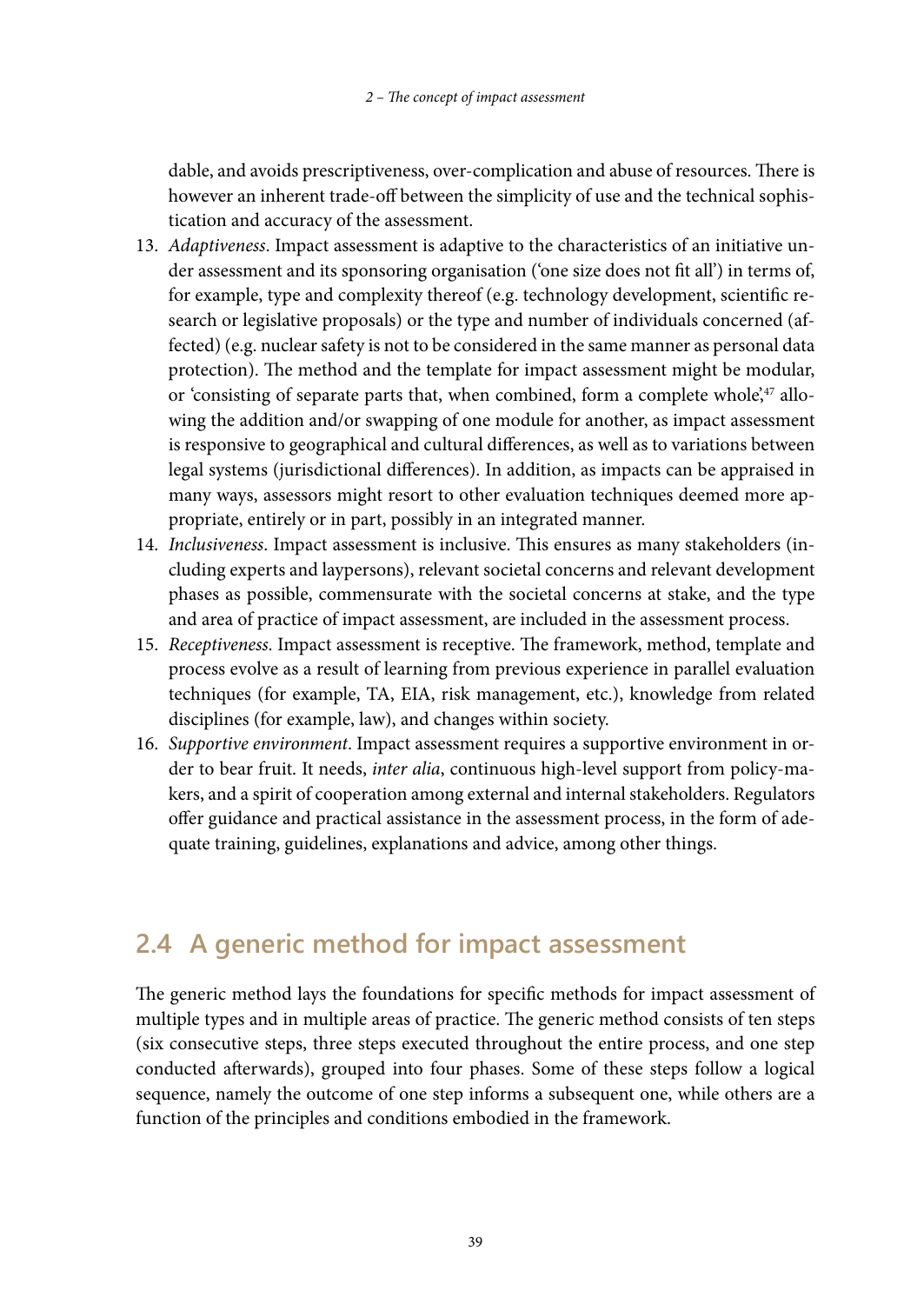These steps, building on a comparative analysis and critical appraisal of multiple methods for conducting the assessment process, are as follows:<sup>48</sup>

**Phase I:** Preparation of the assessment process

- 1) *Screening (threshold analysis)*. This step determines whether the process of impact assessment is warranted or necessary for a planned initiative or a set of similar initiatives in a given context. The screening is based on an initial yet sufficiently detailed description of the said initiative, both contextual and technical. The determination is made in accordance with threshold criteria, both internal (i.e. the organisation's own policies) and external (i.e. those set out in legal or other regulatory requirements), or *ad hoc* criteria, such as public pressure. If an assessment process is neither warranted nor necessary, the entire process is then concluded with a reasoned statement of no significant impact.
- 2) *Scoping*. This step, on the basis of the initial description, is taken to determine the extent of the assessment process and hence identifies:
	- a) societal concerns, and their scope, that may be touched on by a planned initiative, such as privacy, personal data protection, (applied) ethics, or the natural and human (biophysical) environment, and the corresponding legal or other regulatory requirements; these concerns will constitute a benchmark of a given assessment process;
	- b) categories of stakeholders who might affect, be affected by, be concerned with or be interested in the envisaged initiative(s), or who possess knowledge thereof (experts), as well as the level of their involvement; stakeholders might suggest further stakeholders to be included;
	- c) techniques and methods for the appraisal of impacts and for stakeholder involvement, including public participation in decision-making, which will be used throughout a given assessment process;
	- d) other evaluation techniques beyond the process of impact assessment that might be necessary or warranted in order to ensure the completeness of the information used in the decision-making process (for example, TA or EIA); and
	- e) anything else, as practicable.

It may be the case that not all of these elements and people are identifiable at the beginning of the assessment process, and hence their identification might need to be revised periodically.

- 3) *Planning and preparation*. This step defines the terms of reference for the execution of the assessment process. Not all of its elements, however, are of equal importance and applicability. These terms include, among others:
	- a) the objectives;
	- b) the criteria for the acceptability of negative impacts;
	- c) the necessary resources (namely: time, money, workforce, knowledge, know-how, premises and infrastructure);
	- d) the procedures and time-frames for the assessment process;
	- e) the team of assessors (in-house or outsourced), their roles and responsibilities, and assurance of their professional independence;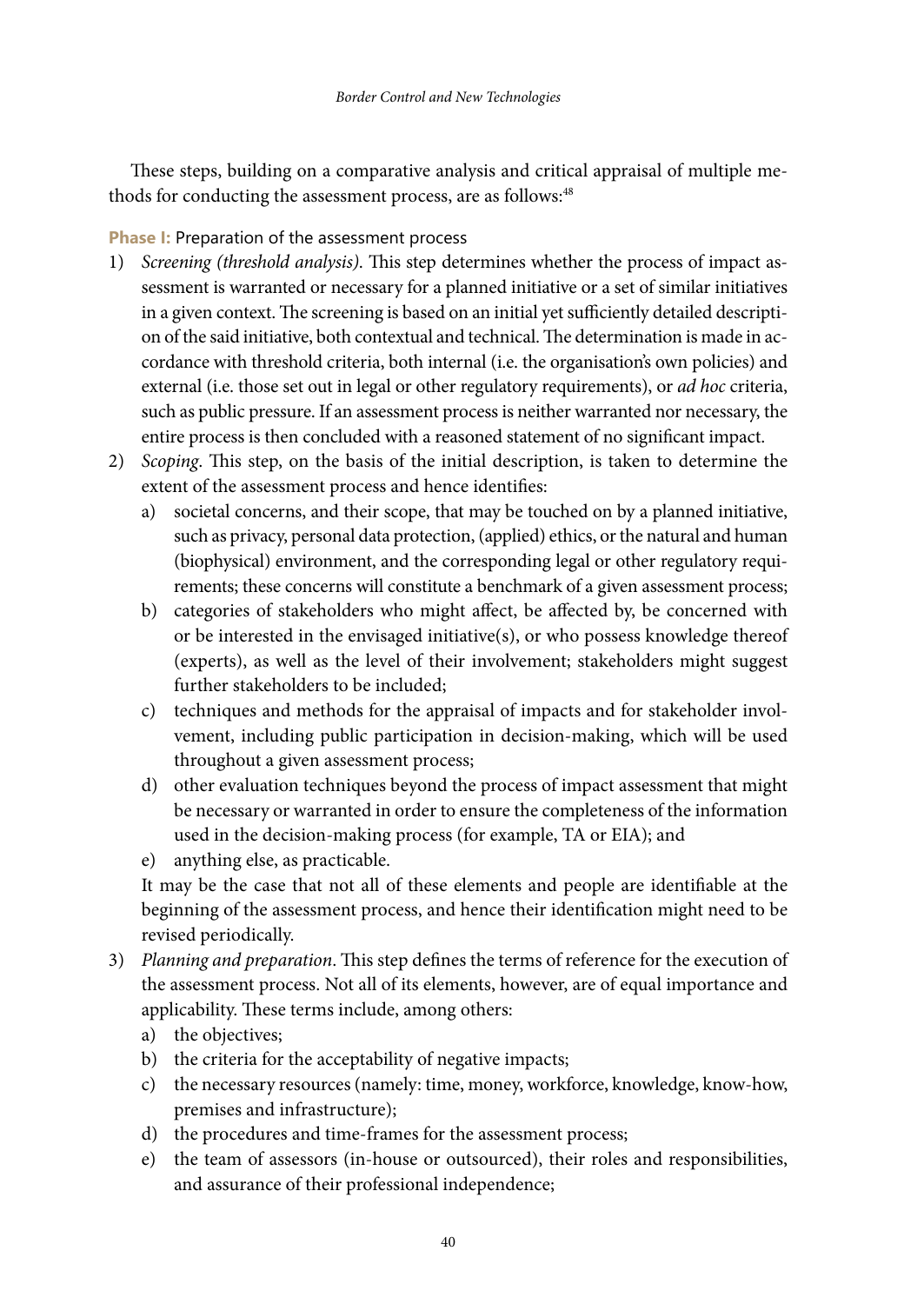- f) a detailed list of the stakeholders to be involved (including, for example, their contact details) and a consultation plan, if necessary;
- g) the criteria triggering a revision of the assessment process; and
- h) the continuity of the assessment process in the event of, for example, changes in the actors involved in the assessment process, disruption, natural disasters or utility failures.

#### **Phase II:** Assessment

- 4) *Systematic description*. This step, on the basis of the initial description (see Step 1), provides a sufficiently detailed, two-part account of the planned initiative. First, there is a *contextual description*, which typically consists of, but is not limited to, a description of:
	- a) the planned initiative(s) and of the sponsoring organisation;
	- b) the context of deployment of the initiative;
	- c) the need for the initiative;
	- d) possible interference(s) with societal concern(s); and
	- e) the expected benefits and drawbacks.

Second, a *technical description.* In the case of EIA, this gives an account of, for example, the affected components of the biophysical environment, and, in the case of DPIA, it describes, for example, the categories of personal data and their flows within a processing operation. This description may be subjected to alterations and amendments as the assessment process progresses.

5) *Appraisal of impacts*. In this step, the impacts of the envisaged initiative are evaluated in accordance with the pre-selected techniques (cf. Step 2). These impacts pertain to the societal concern(s) that might be touched upon by the planned initiative, and to the stakeholders who are largely external to the sponsoring organisation. Typically, this appraisal consists of – at least – a detailed identification, analysis and evaluation of the impacts.

The appraisal techniques range from risk analysis (qualitative or quantitative risk management, or a combination of the two), scenario analysis (planning) and technology foresight, through a legal and regulatory compliance check, legal interpretation techniques, and a proportionality and necessity assessment, to a cost-benefit analysis (CBA) and a strengths, weaknesses, opportunities and threats (SWOT) analysis.

6) *Recommendations*. In this step, concrete, detailed measures (controls, safeguards, solutions, etc.), their addressees, their priorities and the time-frames for addressing them are proposed to minimise the negative impacts of the planned initiative and, if possible, to maximise the positive ones. The assessors justify the distinction made between 'negative' and 'positive' impacts, since this distinction is contextual and subjective. The assessors may take stock of the measures already implemented. On this basis, after the conclusion of the assessment process, the leadership of the sponsoring organisation takes a decision on whether or not to deploy the initiative. An initiative is normally cancelled altogether if the negative impacts are unacceptable (see Step 3b); to carry out such an initiative would be exceptional and would require sufficient justification.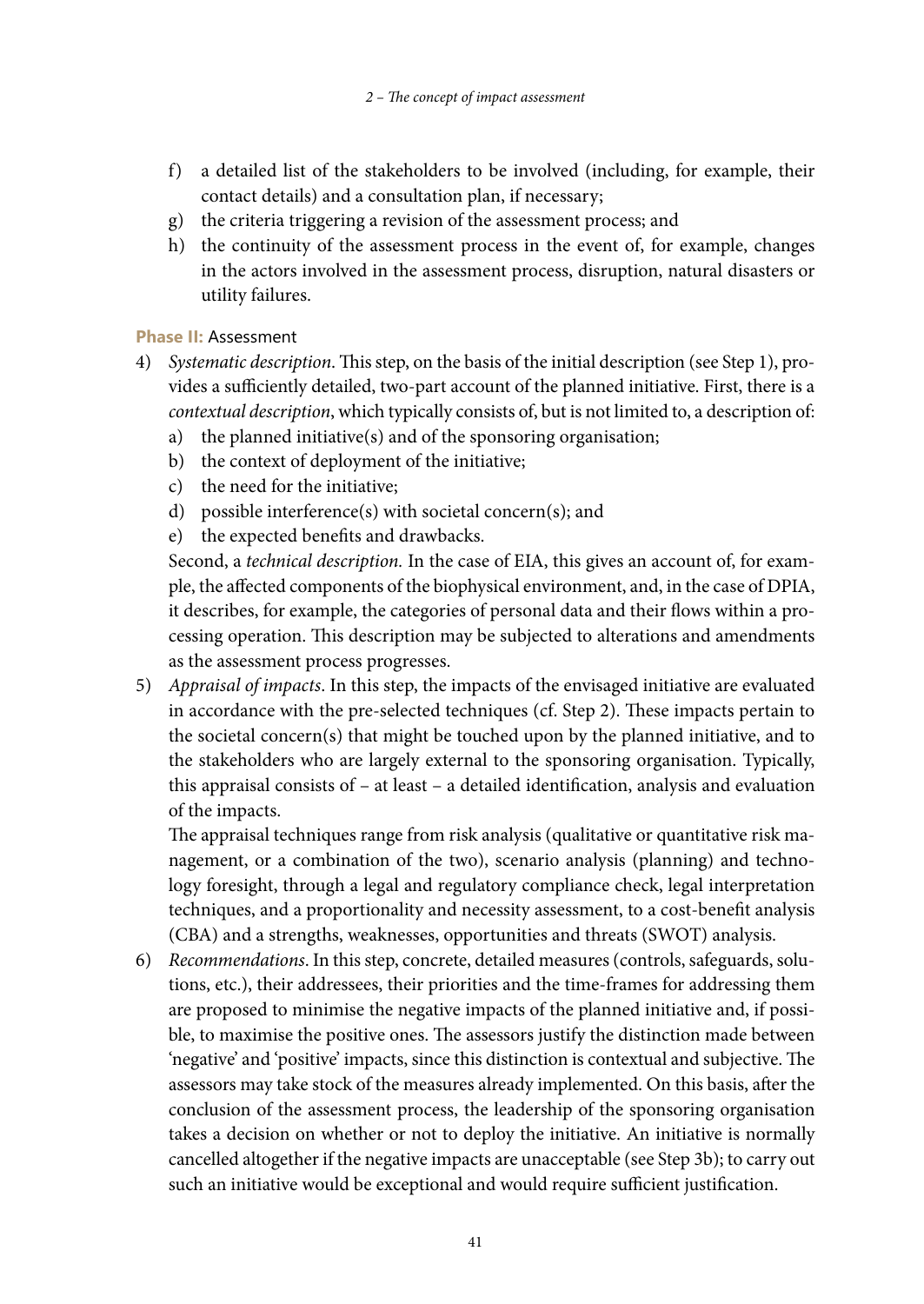#### **Phase III:** Revisiting

7) *Revisiting*. In this step, a decision is made on whether or not to carry out the process again, entirely or in part. This step may occur every time the envisaged initiative is modified (before or after its deployment) or every time the context in which it is going to be deployed, or has already been deployed, changes. This step also ensures the continuity of the assessment process, such as in the case of a transfer of the initiative to another sponsoring organisation.

#### **Ongoing phase**

8) *Stakeholder involvement, including public participation, in decision-making*. This is an ongoing, cross-cutting step that runs throughout the entire assessment process, in which stakeholders, including the public and/or their representatives, take part in the assessment process.

Understood broadly, a stakeholder is someone who holds an interest in something, regardless of whether or not they are aware of this and of whether the interest is articulated directly or not. In the context of impact assessment, a stakeholder is an actor that is or might be affecting, affected, concerned by or be interested in the outcome of a planned initiative. A stakeholder may also be an expert who possesses specific knowledge and know-how about the initiative. The concept of stakeholder is therefore open-ended and can include the public (laypeople, etc.), decision-makers, experts, and more. Stakeholders can be individuals or collective entities, regardless of whether they are formally (legally) recognised or not. They may be societal groups, communities, nations, the public at large, civil society organisations, etc. There are multiple (groups of) stakeholders, and hence they can be grouped into internal (e.g. employees or work committees) and external (e.g. customers or non-governmental organisations) ones, and primary (i.e. those with a direct stake in the initiative, for example, investors) and secondary (i.e. those with an indirect interest yet influential, for example, the state) ones, or they can be classified by their attributes, including, but not limited to, power, legitimacy and urgency.

Stakeholder involvement constitutes an integral component of the assessment process, and is normally omitted only in exceptional situations. For example, stakeholder involvement may be judged unnecessary because of similarities with an earlier, similar initiative, because no promising new insights or thoughts are to be gained, or because it would require an effort that would be disproportionate to the results. A decision not to involve stakeholders, or to deviate from the results of such an involvement, must be reasoned and documented. Whenever stakeholder involvement is mandatory, legal remedies are available for the entitled stakeholders, provided that their involvement is absent or insufficient, commensurate with the level of involvement pursued in a given assessment process. In any case, stakeholder involvement does not give rise to any negative consequences for its participants (for example, exploitation). Personal data of identified stakeholders are appropriately protected.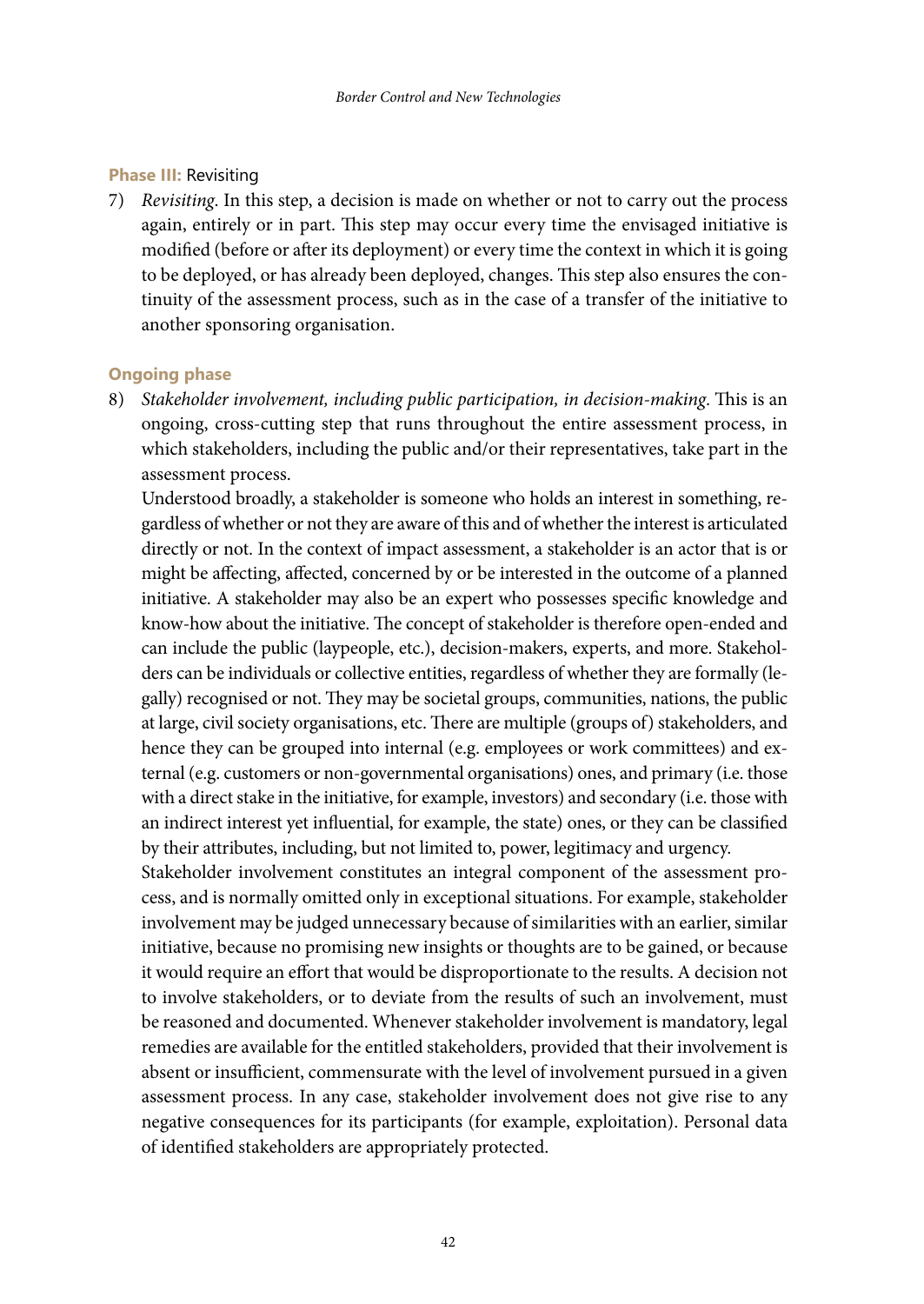The level of stakeholder involvement can range from: (a) merely being informed or taught about a planned initiative (low level); to (b) dialogue and consultation, in which the stakeholders' views are sought and taken into consideration (middle level); or even to (c) co-decision by the stakeholders and a sponsoring organisation about the deployment of the initiative in question and, subsequently, partnership with the stakeholders in its implementation (high level).<sup>49</sup>

From a practical viewpoint, typically stakeholders are first identified, then informed and consulted and, eventually, their views are considered (in case of consultation) or they are asked for an agreement (in case of co-decision). Information given and sought is robust, accurate, inclusive and meaningful. Information is given to stakeholders in plain language, and hence may require the preparation of specific documentation, for example technical briefings and/or translations. Stakeholders are involved with due respect for confidentiality, including state secrets, trade secrets, personal data or otherwise privileged information. Having gathered the viewpoints of the stakeholders, the assessor considers and takes a position on their views, i.e. on whether they accept them or not; especially in the case of the latter, the assessors are to provide exhaustive justification. (Stakeholders are not assessors; the former provide input, which the latter subsequently take into account or reject.)

There are a plethora of techniques for engaging stakeholder involvement, ranging from information notices to interviews, questionnaires and surveys, to focus groups, roundtables, workshops and citizens' panels, and including structured techniques, such as a 'world café' or use of the 'Delphi method'.<sup>50</sup> An appropriate technique, or a combination of techniques, is selected depending on the level of stakeholder involvement desired, the planned initiative, the context of the deployment of the initiative, and the resources at the disposal of the sponsoring organisation.

Stakeholder involvement can bring several benefits to the assessment process (for example, enhancement of its quality, credibility and legitimacy) and to the outcome (for example, the decision-making process being better-informed), to be contrasted with its drawbacks, which include, *inter alia*, the question of representativeness (overor under-representation), fairness (for example, manipulation, 'astroturfing'),<sup>51</sup> reluctance, communication barriers, conflict between public and private interests, and the resource-intensive nature of the entire stakeholder involvement process.

9) *Documentation*. This is an ongoing, cross-cutting step, and runs throughout the entire process. Records are kept, in writing or in another permanent form, of all activities undertaken during the assessment process. This step includes the preparation of a final report stemming from the assessment process (or a statement of no significant impact, where applicable). The full spectrum of documentation from a given assessment process, preferably in an electronic format, may be made publicly available, centrally registered, and/or presented for inspection upon request (with due respect for legitimate confidentiality concerns).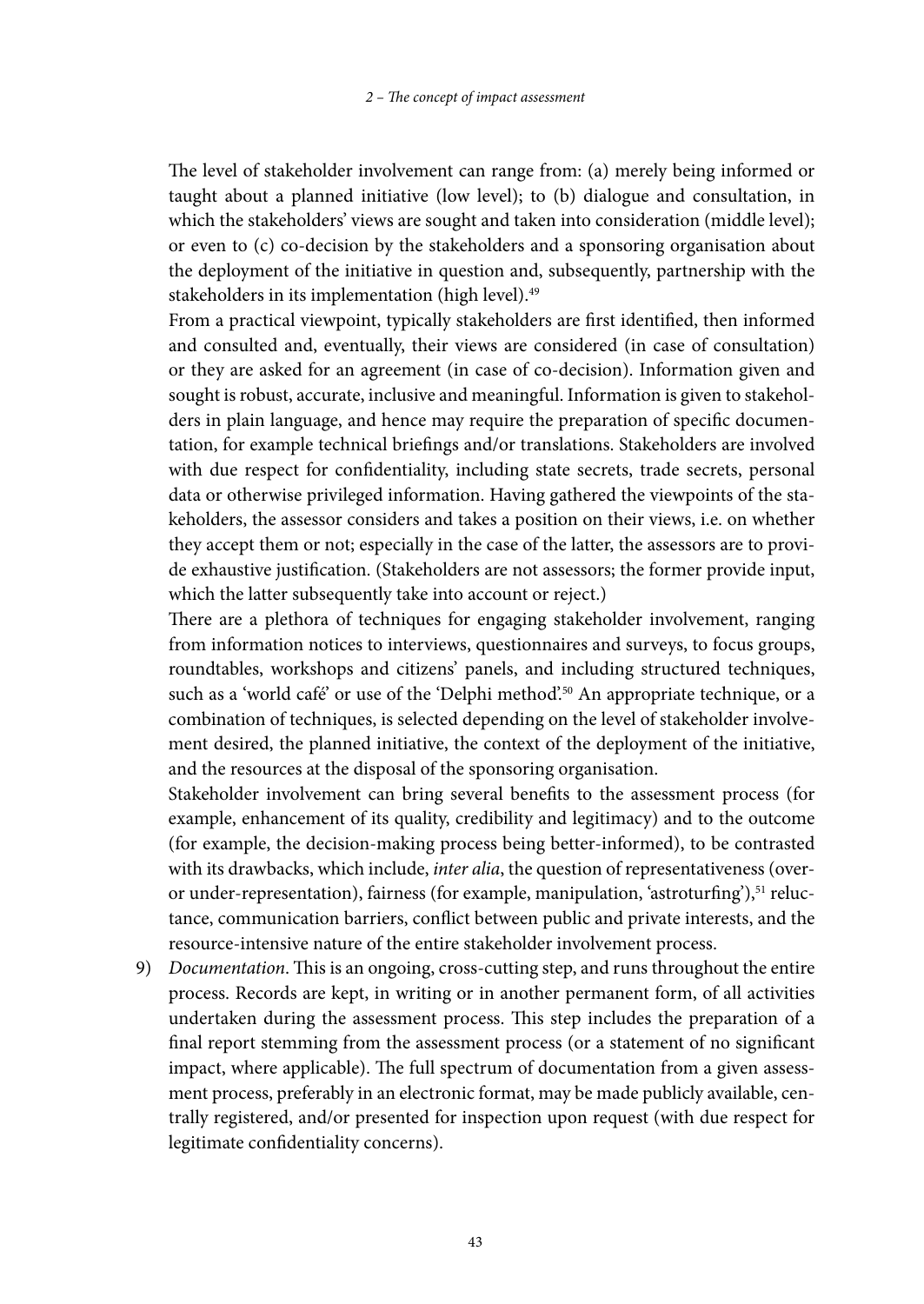10) *Quality control*. In this ongoing, cross-cutting step that runs throughout the entire assessment process, the adherence to a standard of performance is checked (procedural, substantive, or both), either internally (for example, through progress monitoring or a review by the sponsoring organisation) or externally (for example, by an independent regulatory authority through an audit, or by a court of law), or both. The quality control, regardless whether structured or *ad hoc*, can equally well occur during or after the assessment process, or both.

The above-mentioned method for assessing the impacts of an initiative on a societal concern, or concerns, is of a generic nature and needs to be tailored to the specificities and needs of a given area of practice, of the stakeholders (including the public) involved, and of the context of use. Consistent with its purpose, the present textbook offers, in Chapter 8 and Annex 1, a tailor-made method and template, respectively, for integrated impact assessment of border control technologies.

# **Endnotes**

- 1. The research leading to this Chapter has received funding from the European Union under multiple programmes and schemes (European Commission Directorate-General for Justice and Consumers' action grants, the 7<sup>th</sup> Framework Programme for Research and Technological Development (FP7), and the Horizon 2020 Framework Programme for Research and Innovation (H2020)), and from l'Institut d'Encouragement de la Recherche scientifique et de l'Innonvation de Bruxelles (Innoviris). The contents are the sole responsibility of the authors, and can in no way be taken to reflect the views of any of the funding agencies.
- 2. References to legal provisions without any further specification pertain to the General Data Protection Regulation (GDPR, Regulation (EU) 2016/679 of the European Parliament and of the Council of 27 April 2016 on the protection of natural persons with regard to the processing of personal data and on the free movement of such data, and repealing Directive 95/46/ EC [General Data Protection Regulation], OJ L 119, 4.5.2016, p. 1–88). The Chapter reflects the law and practice as they stood on 31 March 2021; all hyperlinks are valid as of that day.
- 3. This Chapter builds on, and sometimes incorporates, the updated and revised text of two earlier works we co-authored: Dariusz Kloza et al., "Data Protection Impact Assessments in the European Union: Complementing the New Legal Framework towards a More Robust Protection of Individuals", d.pia.lab Policy Brief (Brussels: VUB, 2017), 1–4, [https://](https://doi.org/10.31228/osf.io/b68em) [doi.org/10.31228/osf.io/b68em](https://doi.org/10.31228/osf.io/b68em); Kloza et al., "Towards a Method for Data Protection Impact Assessment: Making Sense of GDPR Requirements", 1–8. See also: Dariusz Kloza et al., "Data Protection Impact Assessment in the European Union: Developing a Template for a Report from the Assessment Process," d.pia.lab Policy Brief (Brussels: VUB, 2020), [https://doi.](https://doi.org/10.31228/osf.io/7qrfp) [org/10.31228/osf.io/7qrfp](https://doi.org/10.31228/osf.io/7qrfp). We furthermore thank – in alphabetical order – István Böröcz, Alessandra Calvi, Raphaël Gellert, Nikolaos Ioannidis, Ioulia Konstantinou, Eugenio Mantovani, Paul Quinn and Sara Roda for their contributions to the development of the d.pia.lab's architecture of impact assessment.
- 4. Kloza et al., "Towards a Method for Data Protection Impact Assessment: Making Sense of GDPR Requirements."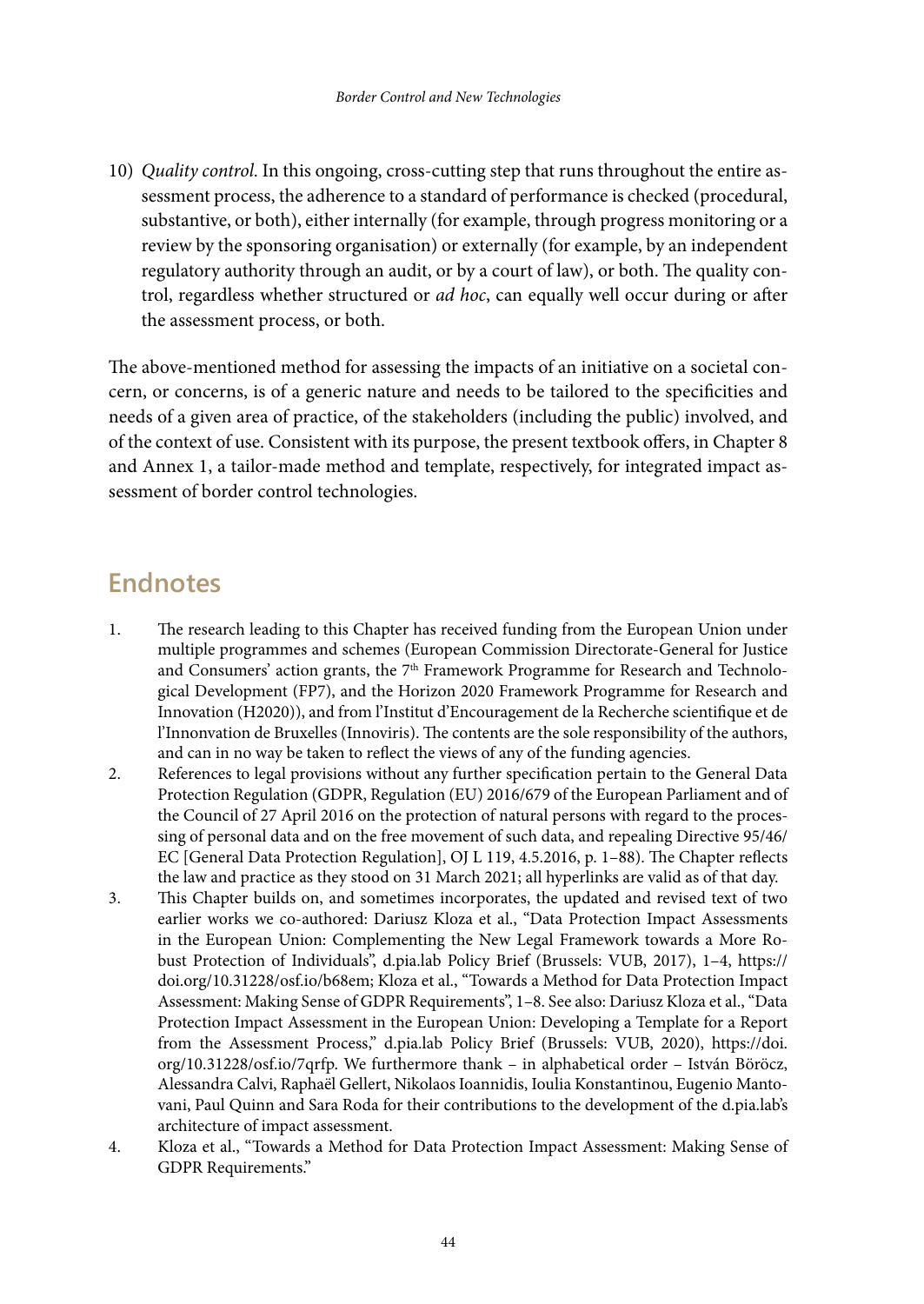- 5. In its guidelines on risk management, the International Organization for Standardization (ISO) distinguishes between the principles, the framework and the process of risk management. See: ISO, *Risk management – Guidelines*, ISO 31000:2018, Geneva, [https://www.iso.](https://www.iso.org/obp/ui#iso) [org/obp/ui#iso:](https://www.iso.org/obp/ui#iso)std:iso:31000:ed-2:v1:en.
- 6. Oxford Dictionary of English.
- 7. Oxford Dictionary of English.<br>8. Kloza et al., "Data Protection In
- 8. Kloza et al., "Data Protection Impact Assessment in the European Union: Developing a Template for a Report from the Assessment Process."
- 9. See, for example, International Association of Privacy Professionals [IAPP] (2020) *2020 Privacy Tech Vendor Report*, Portsmouth, NH, [https://iapp.org/resources/article/priva](https://iapp.org/resources/article/privacy-tech-vendor-report)[cy-tech-vendor-report.](https://iapp.org/resources/article/privacy-tech-vendor-report)
- 10. See, for example, David Garland, "The Rise of Risk," in *Risk and Morality*, ed. Aaron Doyle and Diana Ericson (Toronto: University of Toronto Press, 2003), 48–83, [https://doi.](https://doi.org/10.3138/9781442679382-005) [org/10.3138/9781442679382-005.](https://doi.org/10.3138/9781442679382-005)
- 11. See, for example, Emilio Quincy Daddario, "Technology Assessment. Statement of Emilio Q. Daddario, Chairman, Subcommittee on Science, Research, and Development of the Committee on Science and Astronautics, U.S. House of Representatives" (Washington: United States Government Publishing Office, 1967); Joseph F. Coates, "Some Methods and Techniques for Comprehensive Impact Assessment," *Technological Forecasting and Social Change* 6 (1974): 341–57, [https://doi.org/10.1016/0040-1625\(74\)90035-3](https://doi.org/10.1016/0040-1625(74)90035-3); Rinie van Est and Frans W. A. Brom, "Technology Assessment, Analytic and Democratic Practice," *Encyclopedia of Applied Ethics* 4 (2012): 306–20, [https://doi.org/10.1016/B978-0-12-373932-2.00010-7;](https://doi.org/10.1016/B978-0-12-373932-2.00010-7) Armin Grunwald, *Technology Assessment in Practice and Theory* (Abingdon: Routledge, 2018), <https://doi.org/10.4324/9780429442643>.
- 12. Bram F. Noble, *Introduction to Environmental Impact Assessment. A Guide to Principles and Practice* (Toronto: Oxford University Press, Canada, 2015).
- 13. See, for example, David Banta, Finn Børlum Kristensen, and Egon Jonsson, "A History of Health Technology Assessment at the European Level," *International Journal of Technology Assessment in Health Care* 25, no. 1 (2009): 68–73,<https://doi.org/10.1017/S0266462309090448>.
- 14. See, for example, Claire A. Dunlop and Claudio M. Radaelli, *Handbook of Regulatory Impact Assessment* (Cheltenham: Edward Elgar, 2016).
- 15. See, for example, Elin Palm and Sven Ove Hansson, "The Case for Ethical Technology Assessment (ETA)," *Technological Forecasting and Social Change* 73, no. 5 (2006): 543–58, [htt](https://doi.org/10.1016/j.techfore.2005.06.002)[ps://doi.org/10.1016/j.techfore.2005.06.002](https://doi.org/10.1016/j.techfore.2005.06.002).
- 16. See, for example, David Wright and Charles D. Raab, "Constructing a Surveillance Impact Assessment," *Computer Law and Security Review* 28, no. 6 (2012): 613–26, [https://doi.](https://doi.org/10.1016/j.clsr.2012.09.003) [org/10.1016/j.clsr.2012.09.003.](https://doi.org/10.1016/j.clsr.2012.09.003)
- 17. See, for example, David Wright and Paul De Hert, eds., *Privacy Impact Assessment* (Dordrecht: Springer, 2012), [https://doi.org/10.1007/978-94-007-2543-0;](https://doi.org/10.1007/978-94-007-2543-0) Paul De Hert, Dariusz Kloza, and David Wright, "Recommendations for a Privacy Impact Assessment Framework for the European Union" (Brussels – London, 2012), [https://researchportal.vub.be/](https://researchportal.vub.be/files/14231615/PIAF_D3_final.pdf) [files/14231615/PIAF\\_D3\\_final.pdf.](https://researchportal.vub.be/files/14231615/PIAF_D3_final.pdf) See also Roger Clarke's work on PIA, [http://www.roger](http://www.rogerclarke.com/DV/#PIA)[clarke.com/DV/#PIA.](http://www.rogerclarke.com/DV/#PIA)
- 18. See, for example, Henk Becker and Frank Vanclay, *The International Handbook of Social Impact Assessment* (Edward Elgar, 2003), [https://doi.org/10.4337/9781843768616;](https://doi.org/10.4337/9781843768616) Ana Maria Esteves, Daniel Franks, and Frank Vanclay, "Social Impact Assessment: The State of the Art," *Impact Assessment and Project Appraisal* 30, no. 1 (2012): 34–42, [https://doi.org/10.1080/146](https://doi.org/10.1080/14615517.2012.660356) [15517.2012.660356](https://doi.org/10.1080/14615517.2012.660356).
- 19. See, for example, Nora Götzmann, *Handbook on Human Rights Impact Assessment* (Edward Elgar, 2019), [https://doi.org/10.4337/9781788970006.](https://doi.org/10.4337/9781788970006)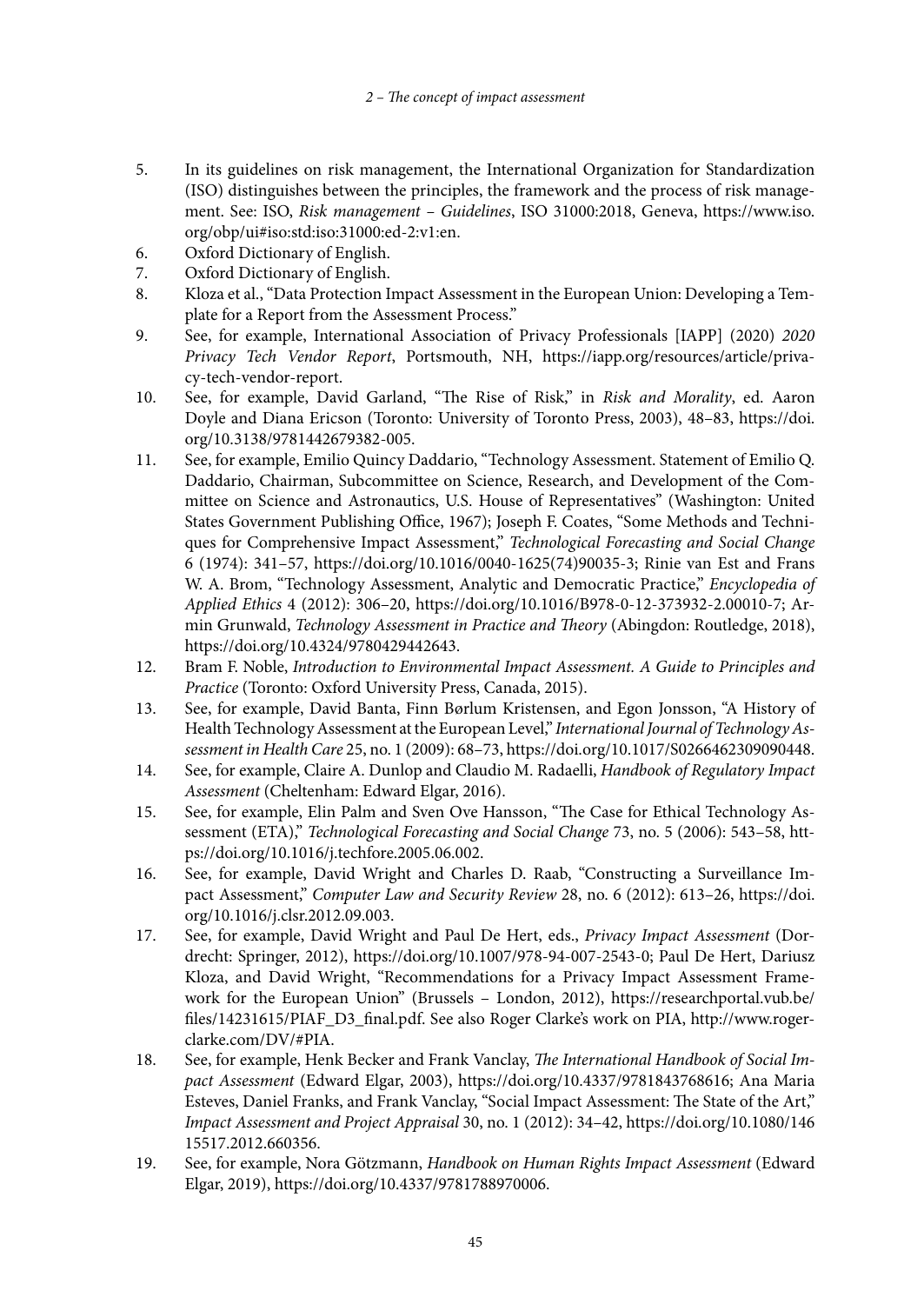- 20. Roger Clarke, "Privacy Impact Assessment: Its Origins and Development," *Computer Law & Security Review* 25, no. 2 (2009): 123–35,<https://doi.org/10.1016/j.clsr.2009.02.002>.
- 21. Rob Kitchin, *The Data Revolution: Big Data, Open Data, Data Infrastructures and Their Consequences*, 2014, <https://doi.org/10.4135/9781473909472>. See also M Castells, *The Rise of the Network Society: The Information Age: Economy, Society, and Culture* (Malden, MA: Wiley, 2010).
- 22. See, for example, David Lyon, *Surveillance Studies: An Overview* (Cambridge: Polity Press, 2007).
- 23. On the experience from carrying out PIA or DPIA processes, see, for example: Jennifer Stoddart, "Auditing Privacy Impact Assessments: The Canadian Experience," in *Privacy Impact Assessment*, ed. David Wright and Paul De Hert (Dordrecht: Springer, 2012), 419–36; Kush Wadhwa and Rowena Rodrigues, "Evaluating Privacy Impact Assessments," *Innovation: The European Journal of Social Science Research* 26, no. 1–2 (2013): 161–80, [https://doi.org/1](https://doi.org/10.1080/13511610.2013.761748) [0.1080/13511610.2013.761748;](https://doi.org/10.1080/13511610.2013.761748) Jeroen Van Puijenbroek and Jaap Henk Hoepman, "Privacy Impact Assessment in Practice: The Results of a Descriptive Field Study in the Netherlands," in *CEUR Workshop Proceedings* 1873, 2017: 1–8; Laurens Sion et al., "DPMF: A Modeling Framework for Data Protection by Design," *Enterprise Modelling and Information Systems Architectures (EMISAJ)* 15, no. 10 (2020): 1–53, <https://doi.org/10.18417/emisa.15.10>.
- 24. Clarke, "Privacy Impact Assessment: Its Origins and Development."<br>25. European Commission *Recommendation on the implementation of*
- 25. European Commission, *Recommendation on the implementation of privacy and data protection principles in applications supported by radio-frequency identification*, Brussels, 12 May 2009, C(2009) 3200 final.
- 26. European Commission, *Recommendation on the Data Protection Impact Assessment Template for Smart Grid and Smart Metering Systems*, 2014/724/EU, OJ L 300, 18.10.2014, pp. 63–68.
- 27. European Commission, *Better Regulation Guidelines*, Brussels, 7 July 2017, SWD (2017) 350.
- 28. Regulation (EU) 2016/679 of the European Parliament and of the Council of 27 April 2016 on the protection of natural persons with regard to the processing of personal data and on the free movement of such data, and repealing Directive 95/46/EC (General Data Protection Regulation), OJ L 119, 4.5.2016, p. 1–88.
- 29. Directive (EU) 2016/680 of the European Parliament and of the Council of 27 April 2016 on the protection of natural persons with regard to the processing of personal data by competent authorities for the purposes of the prevention, investigation, detection or prosecution of criminal offences or the execution of criminal penalties, and on the free movement of such data, and repealing Council Framework Decision 2008/977/JHA, OJ L 119, 4.5.2016, p. 89–131.
- 30. Regulation (EU) 2018/1725 of the European Parliament and of the Council of 23 October 2018 on the protection of natural persons with regard to the processing of personal data by the Union institutions, bodies, offices and agencies and on the free movement of such data, and repealing Regulation (EC) No 45/2001 and Decision No 1247/2002/EC, OJ L 295, 21.11.2018, p. 39–98.
- 31. Decision of the EEA Joint Committee No 154/2018 of 6 July 2018 amending Annex XI (Electronic communication, audiovisual services and information society) and Protocol 37 (containing the list provided for in Article 101) to the EEA Agreement [2018/1022], OJ L 183, 19.07.2018, pp. 23-26.
- 32. Proposal for a Regulation of the European Parliament and of the Council concerning the respect for private life and the protection of personal data in electronic communications and repealing Directive 2002/58/EC (Regulation on Privacy and Electronic Communications), 2017/0003(COD). See also [https://oeil.secure.europarl.europa.eu/oeil/popups/ficheproce](https://oeil.secure.europarl.europa.eu/oeil/popups/ficheprocedure.do?reference=2017/0003(COD)&l=en)[dure.do?reference=2017/0003\(COD\)&l=en](https://oeil.secure.europarl.europa.eu/oeil/popups/ficheprocedure.do?reference=2017/0003(COD)&l=en).
- 33. Protocol amending the Convention for the Protection of Individuals with regard to Automatic Processing of Personal Data, Strasbourg, 10 October 2018, CETS No. 223.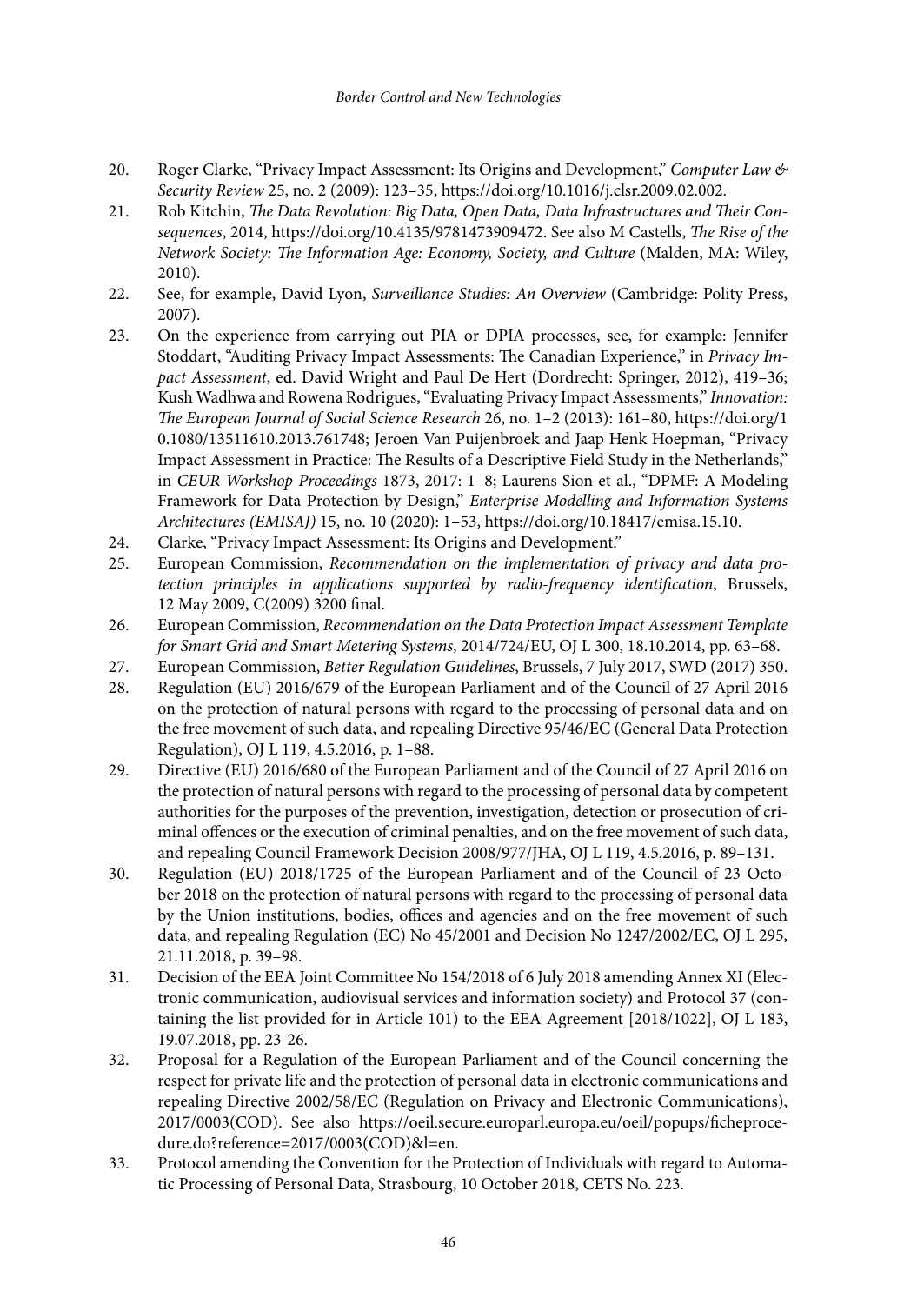- 34. Graham Greenleaf, "'Modernising' Data Protection Convention 108: A Safe Basis for a Global Privacy Treaty?," *Computer Law & Security Review* 29, no. 4 (2013): 430–36, [https://doi.](https://doi.org/10.1016/j.clsr.2013.05.015) [org/10.1016/j.clsr.2013.05.015;](https://doi.org/10.1016/j.clsr.2013.05.015) Sophie Kwasny, "Convention 108, a Trans-Atlantic DNA?," in *Trans-Atlantic Data Privacy Relations as a Challenge for Democracy*, ed. Dan Jerker B Svantesson and Dariusz Kloza (Cambridge: Intersentia, 2017), 533–41.
- 35. Articles 54-55, *Zakon o o zaštiti podataka o ličnosti*, Sl. glasnik RS, br. 87/2018, 13.11.2018.
- 36. Article 22, *Loi fédérale sur la protection des données* (LPD), 25 septembre 2020, FF 2020 7397.
- 37. Article 17, *ICRC Rules on Personal Data Protection*, 12 June 2020, [https://www.icrc.org/en/](https://www.icrc.org/en/publication/4261-icrc-rules-on-personal-data-protection) [publication/4261-icrc-rules-on-personal-data-protection.](https://www.icrc.org/en/publication/4261-icrc-rules-on-personal-data-protection)
- 38. Ann Cavoukian, *Privacy by Design in Law, Policy and Practice. A White Paper for Regulators, Decision-Makers and Policy-Makers* (Toronto: Information and Privacy Commissioner, Ontario, 2011).
- 39. Raphaël Gellert and Dariusz Kloza, "Can Privacy Impact Assessment Mitigate Civil Liability? A Precautionary Approach," in *Transformation Juristischer Sprachen, from Tagungsband Des 15. Internationalen Rechtsinformatik Symposions IRIS 2012*, ed. Erich Schweighofer, Franz Kummer, and Walter Hötzendorfer (Wien: Osterreichische Computer Gesellschaft, 2012), 497–505.
- 40. Dariusz Kloza, "Privacy Impact Assessments as a Means to Achieve the Objectives of Procedural Justice," in *Transparenz. Tagungsband Des 17. Internationeln Rechtsinformatik Symposions IRIS 2014*, ed. Erich Schweighofer, Franz Kummer, and Walter Hötzendorfer (Vienna: Osterreichische Computer Gesellschaft, 2014), 449–58.
- 41. David Parker, "(Regulatory) Impact Assessment and Better Regulation," in *Privacy Impact Assessment*, ed. David Wright and Paul De Hert (Dordrecht: Springer, 2012), 77–96, [https://](https://doi.org/10.1007/978-94-007-2543-0_3) [doi.org/10.1007/978-94-007-2543-0\\_3.](https://doi.org/10.1007/978-94-007-2543-0_3)
- 42. Kloza et al., "Data Protection Impact Assessments in the European Union: Complementing the New Legal Framework towards a More Robust Protection of Individuals."
- 43. Frank Vanclay, "The Triple Bottom Line and Impact Assessment. How Do TBL, EIA, SIA, SEA and EMS Relate to Each Other?," *Journal of Environmental Assessment Policy and Management* 6, no. 3 (2004): 265–88, [https://doi.org/10.1142/S1464333204001729.](https://doi.org/10.1142/S1464333204001729)
- 44. Ryo Tajima and Thomas B. Fischer, "Should Different Impact Assessment Instruments Be Integrated? Evidence from English Spatial Planning," *Environmental Impact Assessment Review* 41 (2013): 29–37, <https://doi.org/10.1016/j.eiar.2013.02.001>.
- 45. Tajima and Fischer.
- 46. Based on, in particular: Roger Clarke, "An Evaluation of Privacy Impact Assessment Guidance Documents," *International Data Privacy Law* 1, no. 2 (2011): 111–20, [https://doi.](https://doi.org/10.1093/idpl/ipr002) [org/10.1093/idpl/ipr002](https://doi.org/10.1093/idpl/ipr002); David Wright and Paul De Hert, "Findings and Recommendations," in *Privacy Impact Assessment*, ed. David Wright and Paul De Hert (Dordrecht: Springer, 2012), 445–81, [https://doi.org/10.1007/978-94-007-2543-0\\_22](https://doi.org/10.1007/978-94-007-2543-0_22); Dariusz Kloza, Niels van Dijk, and Paul De Hert, "Assessing the European Approach to Privacy and Data Protection in Smart Grids. Lessons for Emerging Technologies," in *Smart Grid Security*, ed. Florian Skopik and Paul Smith (Waltham, MA: Elsevier, 2015), 11–47, [https://doi.org/10.1016/B978-0-12-](https://doi.org/10.1016/B978-0-12-802122-4.00002-X) [802122-4.00002-X;](https://doi.org/10.1016/B978-0-12-802122-4.00002-X) De Hert, Kloza, and Wright, "Recommendations for a Privacy Impact Assessment Framework for the European Union."
- 47. Cambridge Dictionary of English.
- 48. Based on, in particular: Kloza et al., "Towards a Method for Data Protection Impact Assessment: Making Sense of GDPR Requirements"; Kloza et al., "Data Protection Impact Assessment in the European Union: Developing a Template for a Report from the Assessment Process."
- 49. Sherry R. Arnstein, "A Ladder Of Citizen Participation," *Journal of the American Institute of Planners* 35, no. 4 (1969): 216–24,<https://doi.org/10.1080/01944366908977225>.